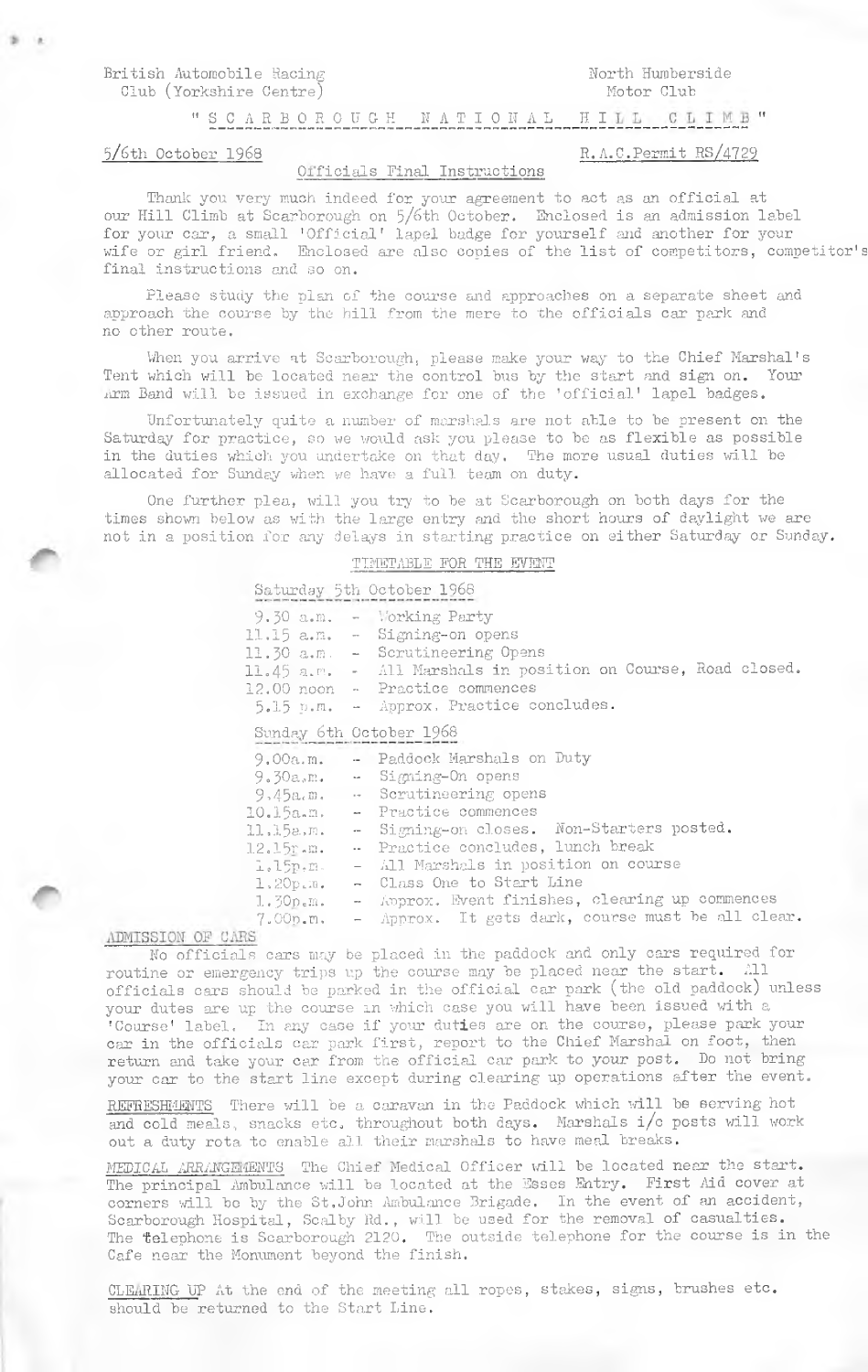12919. Math BritishmAutomobile Racing Club (Yorkshire Centre)

 $x \rightarrow y$ h,

> Salo 104 C. Sheder Elva Climan Ma. 4 1220 North Humberside Motor Club

# SCARBOROUGH NATIONAL

#### HILL CLIMB

5/6th October 1968

#### R.A.C.Permit RS/4729 Competitors Final Instructions

Thank you for your entry for our eighth Scarborough Hill Climb. The enclosed list of entries gives details of class allocations, competition numbers etc.

ADMISSION OF CARS The only way in for competing cars is from the main Scarborough/ Filey road up 'Mountside' to the Paddock. Please see plan on separate sheet.

All competitors in classes 1 to 9 have been issued with one competitor car label, one competitor lapel badge and one competing staff lapel badge. Competitors in classes 10 to 16 receive one paddock car label, one competitor lapel badge and two competing staff lapel badges.

REPORTING AND PRACTICE PROCEDURE The Signing on control will open at 11.15 a.m. on Saturday with Scrutineering commencing at 11.30 and practice runs at 12 noon. Saturday signing on will close at 4 p.m. and practice will conclude at approximately 5.15 p.m. On Sunday morning signing on will open at  $9.30$  a.m. Scrutineering at  $9.45n.m.$  and practice will commence at  $10.15$  a.m. Signing on will close finally and irrevokably at 11,15 a.m. and anyone who has not reported by this time will be posted as a non-starter.

Competitors who sign-on on Saturday need not do so again on Sunday, but they must report their presence to the Chief Paddock Marshal. Failure to do so may lead to their missing their first timed run.

On arrival at the course check in at the Paddock Gate and follow the procedure given on the back of the plan of the course and approaches.

Before each practice run competitors hand over one of their Practice Tickets to the marshals in the start area. You will not be allowed a run without handing

Competitors who sign on before 12.30 on Saturday will be allowed an extra practice run. Tickets for extra practice runs will be issued at Signing on. In any other exceptional cases where extra practice runs are granted this will be by the Secretary of the Meeting and tickets will be issued at the time at the Control Bus.

As far as possible, all practice runs will be timed, but some may be missed<br>owing to final adjustments of the timing equipment. A missed time is not sufficient grounds in itself for a further practice run.

#### Sunday Practice

As allowed for in Para 10 of the A.S.R's there will be a short practice period on Sunday morning in October which will be reserved exclusively for those who have been granted prior permission as shown on the enclosed list of entries. PLEASE NOTE any Competitor who has not been granted Sunday Practice and who does not turn up until Sunday without receiving prior permission will be posted as a non-starter.

### PROCEDURE DURING THE EVERY

Timed runs will be completed in the following order: First run Classes 1,  $2, 3, 4, 5, 6, 7, 8, 9, 10, 11, 12, 13, 14, 15, 16$ Second run classes 1, 2, 3. 4, 10, 11, 12, 13, 14, 15, 16, 5, 6, 7, 8, 9

 $\ldots$ . Cont/d.......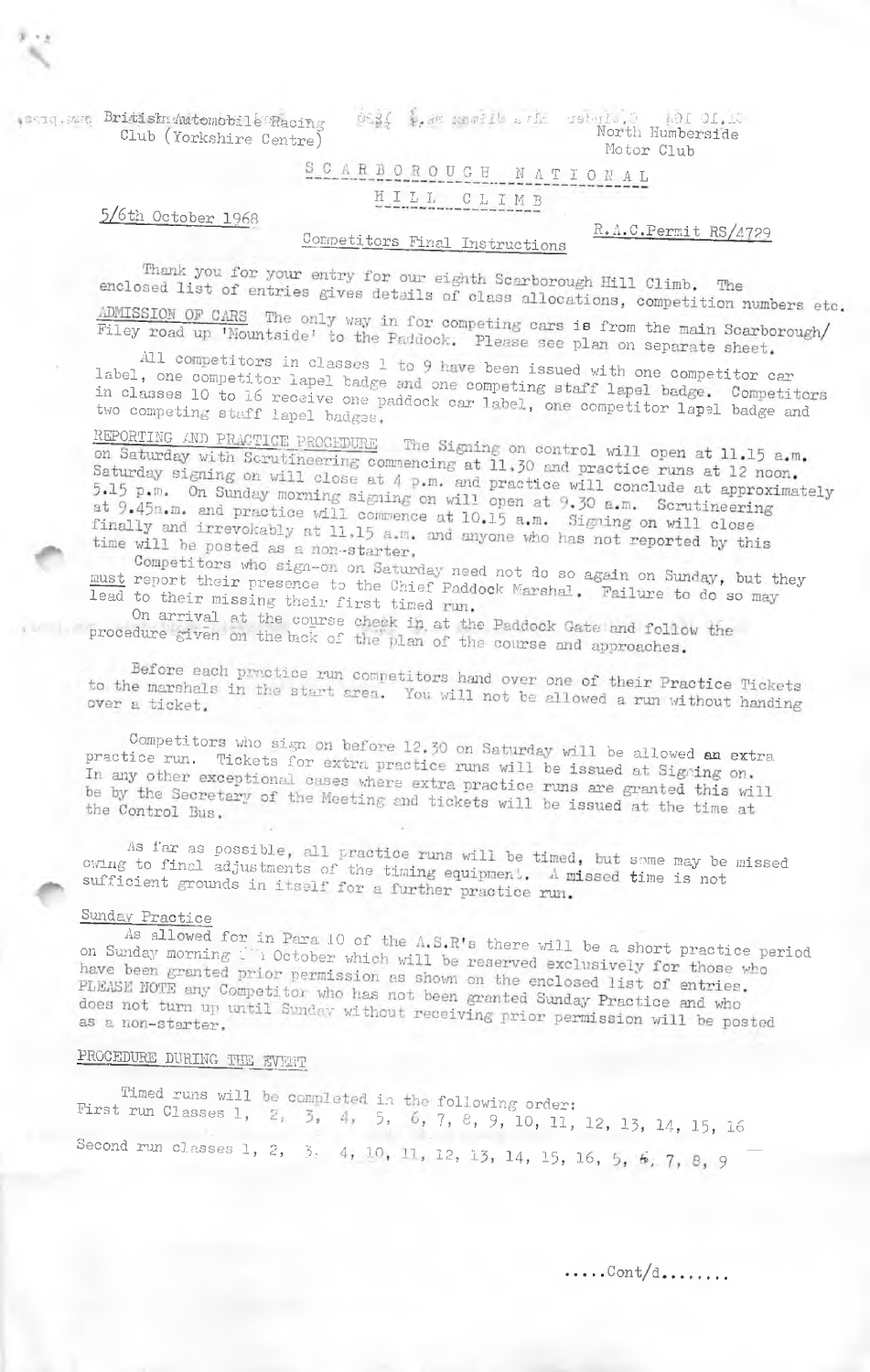RIFTRESHMENTS Snacks and Meals will be available at the catering caravan located in the Paddock near the Chief Paddock Marshal's Office. Service will be available from 11.30. Saturday and 10.00 a.m. Sunday.

RESULTS SHEETS Duplicated results sheets will be issued from the control bus as soon as possible after the event has finished on Sunday. Copies will also be posted out to all competitors as soon as possible after the meeting. The results will be considered to be announced five minutes after the first sheets have been handed out.

SCOREBOARD The Paddock Scoreboard is located near the Chief Paddock Marshals caravan and will show all practice runs and timed runs. This board is in direct contact with the timekeepers and any queries can be answered at the scoreboard.

AT THE START When you have been positioned on the start line, please try and set off as soon as you can after the green light is shown. Daylight is getting shorter and we have a large entry to get through before dusk.

REMIMBER A Red Flag means Complete and Immediate Stop. If for any reason you are stopped by a Red Flag await marshals instructions before setting off again and as soon as you are moved, please make your way up to the course, over the finish and back to the start for a return.

#### "TOP TEN" RUN OFF

**CRO** 

At the conclusion of two normal, "Class Runs" the ten fastest cars overall, irrespective of class, will have two further runs. If any of the fastest ten a;  $\sim$ unable to start in this "Top Ten" rim off, the eleventh fastest will come in as a replacement and so on. The results of these extra runs will count towards the four F.T.D. awards, the four Fastest in Category awards and Course and Class records but will not affect placings in classes from the normal Class Runs. SOCIAL ARR.NGEMENTS

On Saturday evening, 5th October, there will be a very informal dance at the Balmoral Hotel, Westborough, Scarborough. Admission will be limited to Competitors, Officials and other people concerned with the hill climb, No tickets are issued for this dance, your lapel badges for the Hill Climb will admit you to the ballroom, but please keep hold of these as you will need them on Sunday. It is emphasised that this will be a very informal "Hop" with canned music and nothing special in the way of arrangements,

After the hill climb, competitors and officials looking for a suitable spot for a meal on the way home may care to consider the "Windmill" at York. This is a Berni Steak House which opens at 7.00p.m. has plenty of car park accommodation and is located just by the traffic lights near Micklegate Bar on the Western side of the City.

AWARDS will be made in cash unless entrants have indicated on their entry forms that they desire a souvenir award. Awards over £10 will normally all be in cas! Any entrant desiring a souvenir award in lieu of cash who has not asked for this on the entry form may inform the control bus when results are announced.

There will be a prize giving at the end of the "Top  $10$ " run off when the four f.t.d. awards and the four fastest in category awards will be presented. Can we ask competitors winning any of these eight awards and also those who are first and second in the B.A.R.C. Hill Climb Championship to come to the start line after the "Top 10" for the prize giving,

MOST IMPORTANT The Scarborough Corporation are very good to us making this event possible by loaning the course and co-operating on all the organisational details. Please respect their kindness by driving reasonably whilst in the streets of the to™ .

You may care to make a note of the following Hill Climb dates for 1969.

Sunday 23rd March - Harewood Members Hill Climb Sunday 20th April - Harewood Spring National Hill Climb Sunday 1st June - Harewood 'Montague Burton Trophy' Hill Climb Sunday 20th July - Harewood Novices' Hill Olimb (Closed) Sunday 14th September - Harewood R.A.C,Championship Hill Climb Sunday 2Sth September - Scarborough National Hill Climb

....and organised by our friends the Yorkshire Sports Car Club:-Sunday 30th March - Castle Howard "Wharfedale Trophy" Restricted Hill Climb Sunday 12th October - Castle Howard "Gunter Trophy" National Hill Climb.

RESERVE ENTRIES Please note the following Reserve Entry which was omitted from the main list of entries.

 $C1. 6 27$  M.Dilnot Morgan + 4 2138c.c. - Batley  $C1. 2 R.121 J. Brett$  Vauxhall Viva 1599c.c.  $\sim$  Leeds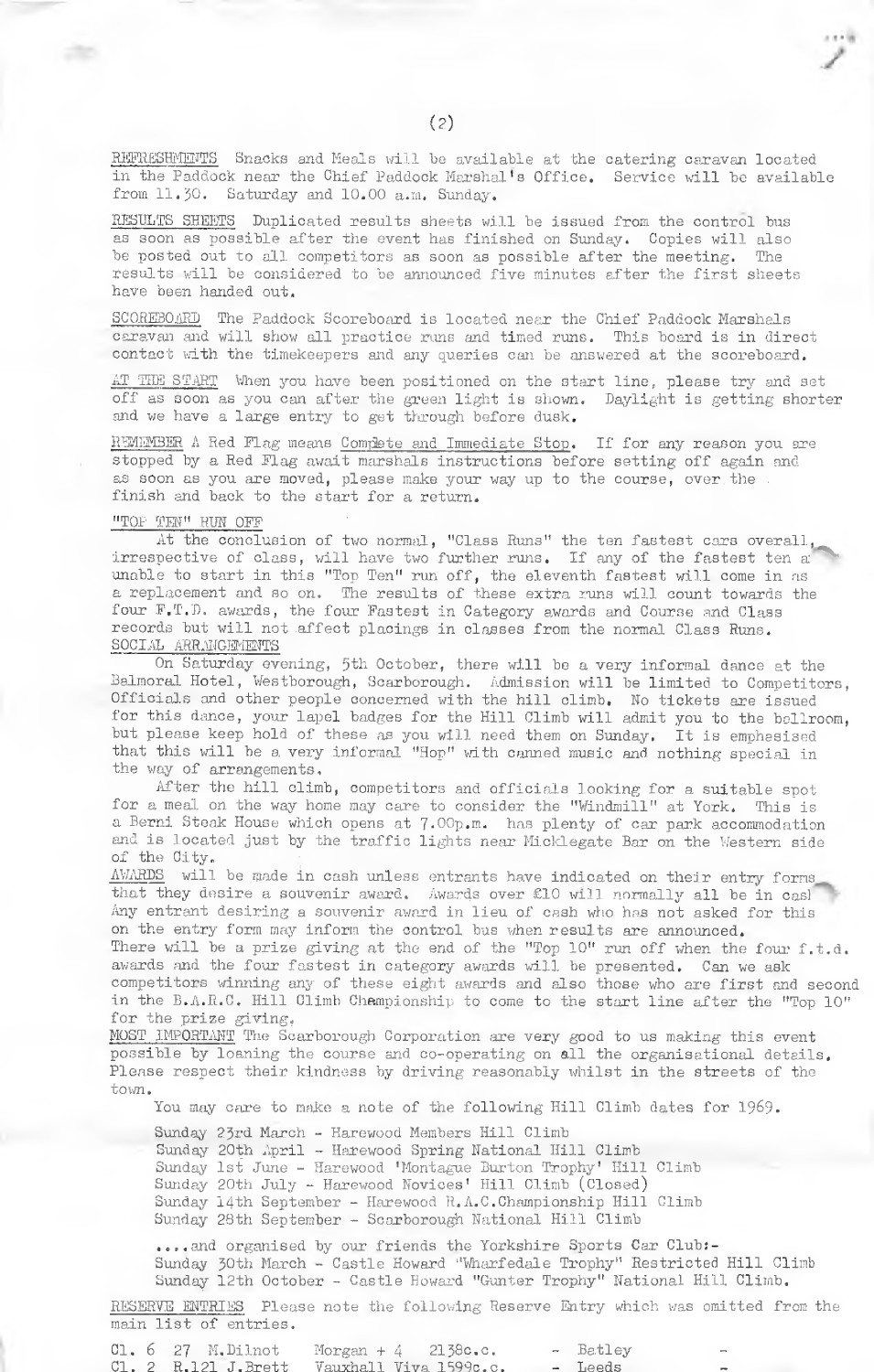### GENERAL INSTRUCTIONS TO BOTH COMPETITORS AND OFFICIALS

### (To be read in conjunction with the Plan overleaf)

Firtly, if you have been to Scarborough before and think you know all about the hill and ats approaches; please forget the latter, everything *±&* chanped round this year. In the past a lot of competitors, and certainly the paddock marshals have not been happy about the rather steeply sloping Paddock so, as an experiment we are having a paddock in "Line Ahead" formation along the bottom straight of the return road. Cars and tenders will be parked in number order with the lowest numbers nearest Mountside Hairpin (Paddock Entrance) and the highest numbers nearest the Paddock Control Office (George'Tatham's Bus) which will be located near the farm entrance gate (The route followed from the paddock in earlier days)

As a result of this THE ONLY entrance to the Course for Competitors is from A.165 Filey Road via MOUNTSIDE. Competitors who get themselves up into the old paddock will have to retrace their steps. From North and South the route is via FILEY ROAD to MOUNTSIDE. From York and Malton follow Queen Margaret's Road B.1427 to FILEY ROAD, turn Right and then Right again into "MOUNT SIDE". Please note Mountside is wide enough to take the biggest transporters.

Similarly, because we can not have officials cars cluttering up the paddock, the ONLY ENTRAICE FOR OFFICIALS is via the Hill up from the Mere, the way which has been used for Competitors in the past. During Sunday afternoon the old Paddock will also be used as a Special Spectator's Car Park.

## Procedure for Competitors on arrival and during practice and the event.

On arrival, check in with the Marshals at the Paddock Entrance and then proceed forward to your indicated parking area. Park on the Left of the road as much on the grass verge as possible.

Procecd ftivard in foct to the Start area and sign-on at the Control Bus thenon your way back to your car check with the Chief Paddock Marshal's Office and let them know when you will be ready to come forward for Scrutineering and Practioe. Return to your car and you will be called forward on the Paddock P.A. (Note it is approx  $\frac{1}{2}$  mile from Start to the top of the Paddock and we hope to have a shuttle taxi service laid on to get competitors to and from their cars)

When you are called forward please come along ready to be scrutineered and then to proceed forward on a convoy run around the course. When you have passed the Chief Marshal's Control please keep on the right hand side of the road and park where directed. The Scrutineer's will come and inspect your car where it is parked and, so long as the inspection is routine you will continue faward. Cars which need closer scrutiny will be fed off into the Scrutineering compound.

After you have been passed by the scrutineer follow forward as directed by the Start Area Marshals ready to form a convoy around the course. You will then be led up the hill and back down the return route to the top of the paddock. If you are not ready to practice, park back in your paddock bay again, but iff you are ready to practice, please continue back through the length of the paddock to the Teady to practice, prease contenue such since the respective of the road.<br>Assembly Area behind the start and this time park on the LEFT side of the road. Always stick to the pattern of Left for Practice and Right for Scrutineers when you come up to the start.

After completing your first practice run, return to the paddock again and if you are ready to go straight ahead with your seconfi run, repeat the procedure, i.e. straight through the paddock and park on the Left. If not ready park in your bay. When you are ready for your second practice run notify the Chief Paddock Marshal so that you can be called forward when they can fit you in.

During the event the procedure is virtually the same but here the Paddock Marshals will start at the entrance and work their way down the line calling out competitors as their turn comes up.

### MOST IMPORTANT

You will appreciate that traffic flow in the paddock is goig to be almost entirely from Mountside to the Start but inevitably some cars will have to be returned to their places against the general flow. These movements will be kept to an absolute minimum and passing places will be left between groups of parked cars but please do try to be ready to go forward up the course on either a practice or *binvoy* run when you bring your car forward.

#### REFRESHMENTS

Cooked Menls, Hot Snacks, Sandwiches, etc. will be afailable from a caravan located near the Chief Paddock Marshal's Office during Practice *an* Saturday and all day on Sunday. If we tell you that this is from the frrm who provided the refreshments at the One Mile Sprint at Elvington you will know that there is no need to bring a picnic. There will also be another catering point with snacks, drinks, etc. operating ihethe Spectator Area neex the Esses on Sunday only.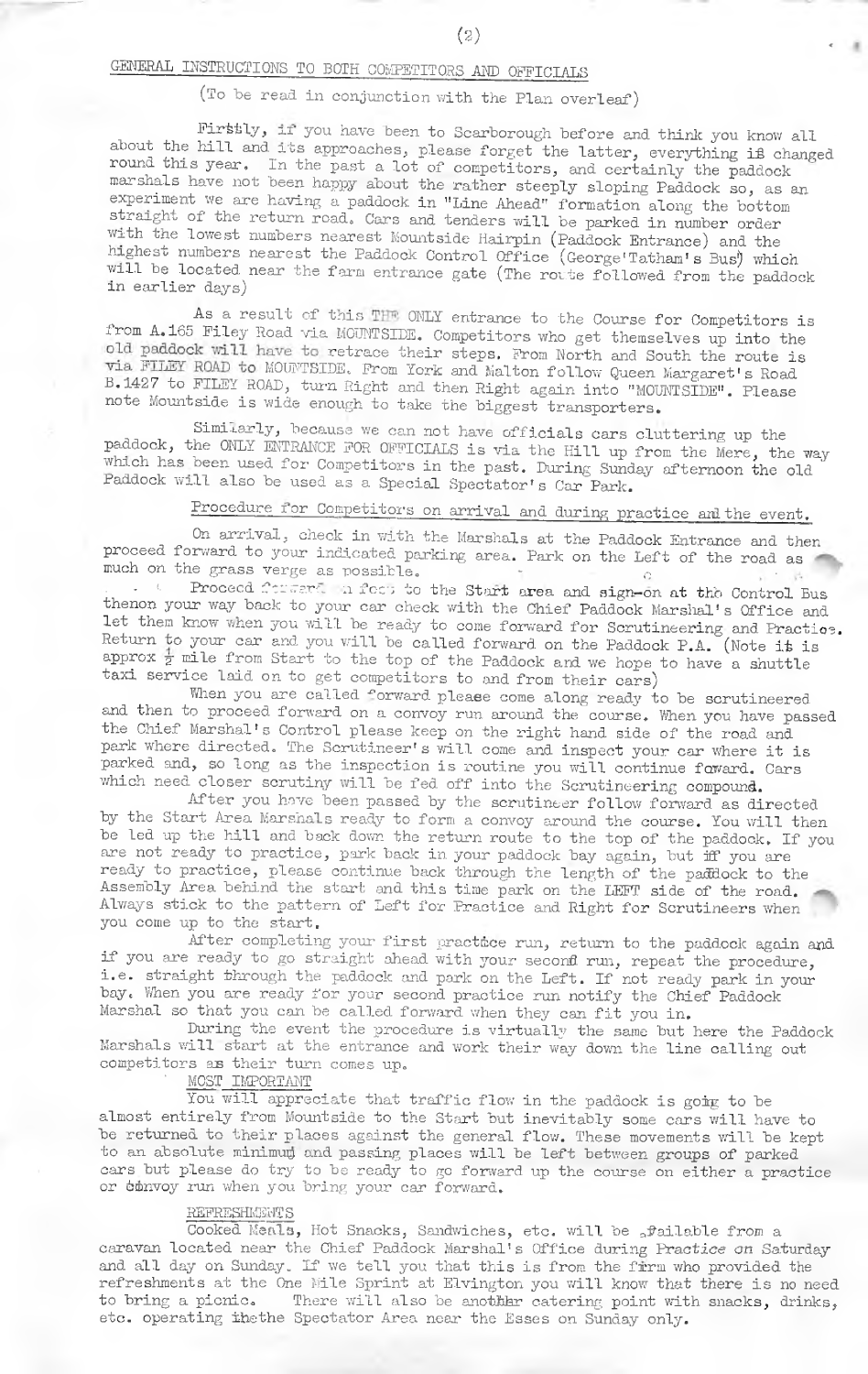British Automobile Racing Club (Yorkshire Centre)

North Humberside Motor Club



This Plan MUST be read in conjunction with the Instructions overleaf.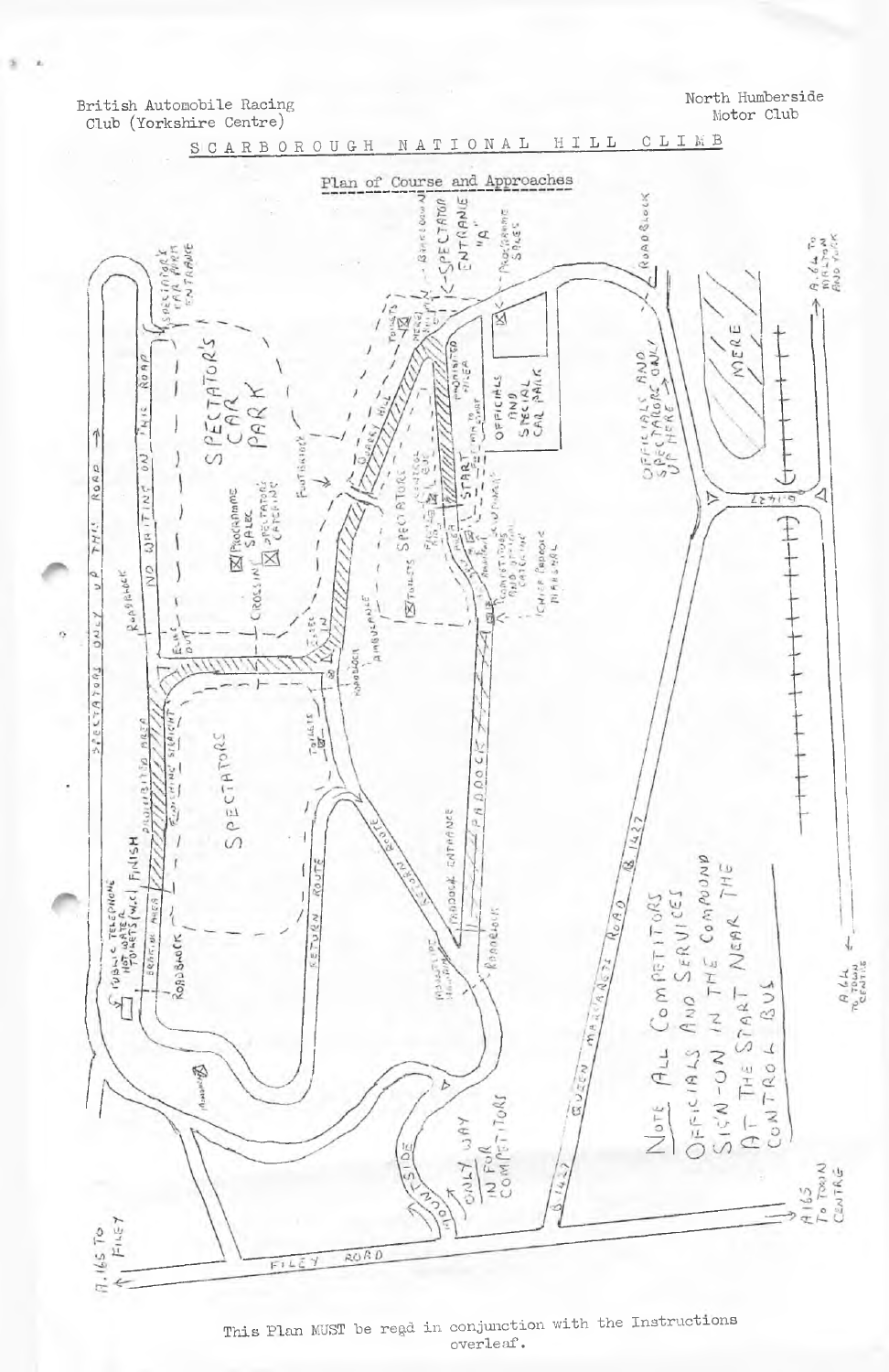|             | A A ROSE A DATABLIC KNOCKE                                                                                                                                                                                          |                                                                                                                                                                                                                                                                                                                                                                                                                                    |                           |                                            |                             |                         |                                |
|-------------|---------------------------------------------------------------------------------------------------------------------------------------------------------------------------------------------------------------------|------------------------------------------------------------------------------------------------------------------------------------------------------------------------------------------------------------------------------------------------------------------------------------------------------------------------------------------------------------------------------------------------------------------------------------|---------------------------|--------------------------------------------|-----------------------------|-------------------------|--------------------------------|
|             |                                                                                                                                                                                                                     | They was the constant                                                                                                                                                                                                                                                                                                                                                                                                              |                           |                                            |                             |                         |                                |
|             |                                                                                                                                                                                                                     | BRITISH AUTOMOBILE RACING CLUB--- YORKSHIRE CENTRE                                                                                                                                                                                                                                                                                                                                                                                 |                           |                                            |                             | ha-my 1959              |                                |
|             |                                                                                                                                                                                                                     |                                                                                                                                                                                                                                                                                                                                                                                                                                    |                           |                                            |                             | flerodant.              |                                |
|             |                                                                                                                                                                                                                     | $\begin{array}{lll} \text{if $A$ is $0$ is $A$ is $0$ and $A$ is $0$ and $A$ is $0$ and $A$ is $0$ and $A$ is $0$ and $A$ is $0$ and $A$ is $0$ and $A$ is $0$ and $A$ is $0$ and $A$ is $0$ and $A$ is $0$ and $A$ is $0$ and $A$ is $0$ and $A$ is $0$ and $A$ is $0$ and $A$ is $0$ and $A$ is $0$ and $A$ is $0$ and $A$ is $0$ and $A$ is $0$ and $A$ is $0$ and $A$ is $0$ and $A$ is $0$ and $A$ is $0$ and $A$ is $0$ and$ |                           |                                            |                             | <b>IFVISOR URGAL ST</b> |                                |
|             |                                                                                                                                                                                                                     | HILL CLIMB CLOSE<br><b>To Alberta</b>                                                                                                                                                                                                                                                                                                                                                                                              |                           |                                            |                             | DESCHIMBEN DES TANT     | ich,                           |
|             |                                                                                                                                                                                                                     | <b>LOOKYASVALL</b>                                                                                                                                                                                                                                                                                                                                                                                                                 |                           |                                            | <b>Just Lauli</b>           | <b>ART El Potential</b> | <b>S</b>                       |
|             | 6th October 1968                                                                                                                                                                                                    | A LEARN STATE OF THE HE<br>hinitara                                                                                                                                                                                                                                                                                                                                                                                                |                           |                                            | Theast Hold                 | R.A.C.Permit RS/4729    | GO.                            |
|             |                                                                                                                                                                                                                     | List of Competitors Formal<br><b>Sis HiresuB</b>                                                                                                                                                                                                                                                                                                                                                                                   |                           |                                            |                             |                         | $\operatorname{Sun}^{\square}$ |
| No.         | Name staff                                                                                                                                                                                                          | <u>Car</u> development c.c. s/c Drivers Town                                                                                                                                                                                                                                                                                                                                                                                       |                           |                                            |                             | Comp.Lic.               | Prac                           |
|             | CLASS $1 - \text{Touring 'Cars up to 1300c.c.)}$<br>$\text{Record: } J. W. \text{Good} \text{ iff } (\text{Aug in Cooper}) \text{ 1/10/67.52.85})$                                                                  |                                                                                                                                                                                                                                                                                                                                                                                                                                    |                           |                                            |                             | ildumavil.              |                                |
|             |                                                                                                                                                                                                                     |                                                                                                                                                                                                                                                                                                                                                                                                                                    |                           |                                            |                             |                         |                                |
| -01-1<br>2  | B.A.Smith<br>D.Hughes $\frac{100}{20}$ HMC Cooper.8, 999 - Blackburgh 1, 106652<br>B.A.Kitching Sunbeam Stiletto 998 - Menston Mat.1700<br>J.M.Radcliffe Hillman Imp. 998 - Leeds Int.03385<br>$\texttt{B.A.Sm:th}$ |                                                                                                                                                                                                                                                                                                                                                                                                                                    |                           |                                            |                             |                         |                                |
|             |                                                                                                                                                                                                                     |                                                                                                                                                                                                                                                                                                                                                                                                                                    |                           |                                            |                             |                         |                                |
|             |                                                                                                                                                                                                                     |                                                                                                                                                                                                                                                                                                                                                                                                                                    |                           |                                            |                             |                         |                                |
|             | $(0 \circ x - \& -C)$ . (Leeds) Ltd.) -                                                                                                                                                                             |                                                                                                                                                                                                                                                                                                                                                                                                                                    |                           |                                            |                             | Int.03386               |                                |
|             | LOTEN ATA                                                                                                                                                                                                           |                                                                                                                                                                                                                                                                                                                                                                                                                                    |                           |                                            |                             |                         |                                |
|             | E.Stansfield at ( BMC.Cooper, S 3.000-970 IS Halifax, Nat.00765<br>J.C. England                                                                                                                                     | Austin Cooper S' - 970 0 - Huddersfield - Int.0479                                                                                                                                                                                                                                                                                                                                                                                 |                           |                                            |                             |                         |                                |
|             | CLASS 2 4 Touring Cars 1301c.c. and over                                                                                                                                                                            |                                                                                                                                                                                                                                                                                                                                                                                                                                    | S. NOTCOLE EL A           |                                            |                             |                         |                                |
|             | where a Indiana                                                                                                                                                                                                     | Record: J.D. Wood (Jaguar 3.8) 11/10/65.156.56                                                                                                                                                                                                                                                                                                                                                                                     |                           |                                            |                             |                         |                                |
| $-\theta$   | D.R.Jackson                                                                                                                                                                                                         | hi int.01462 Perd-Cortina 1500 1498 - Driffield month Int.01462                                                                                                                                                                                                                                                                                                                                                                    |                           |                                            |                             |                         |                                |
| -19         | $-I.B.A.1erton.$                                                                                                                                                                                                    | Vauxhall Viva 1975 - Leeds Int.01453                                                                                                                                                                                                                                                                                                                                                                                               |                           |                                            |                             |                         |                                |
| $-10$       | D.G.Wimpenny                                                                                                                                                                                                        | Wauxhall Victor 2000 1975 -                                                                                                                                                                                                                                                                                                                                                                                                        |                           |                                            | Meltham 7 Wat. 620.         |                         |                                |
| $-11$       | G.F.Chippindale                                                                                                                                                                                                     | Ford-Cortina G.T. 1498. -                                                                                                                                                                                                                                                                                                                                                                                                          |                           |                                            | Rawdon Int.01927            |                         |                                |
| 12          | I.K. Hardy                                                                                                                                                                                                          | Ford-Cortina G.T. 1600 - Heeds Nat.617                                                                                                                                                                                                                                                                                                                                                                                             |                           |                                            | Mkt. Weighton Nat. 00396    |                         |                                |
| $-13$<br>14 | S.P. Stephenson<br>A. Forrest Ford Cortina Super                                                                                                                                                                    | Ford Cortina Super 1498                                                                                                                                                                                                                                                                                                                                                                                                            |                           |                                            | 1498 - Bradford 00371       |                         | S                              |
| 15          | R. White                                                                                                                                                                                                            | Ford Cortina G.T.                                                                                                                                                                                                                                                                                                                                                                                                                  |                           |                                            | 1598 - Colne 1 00120        |                         | s                              |
|             | CLASS 3 - Touring Cars Special Series                                                                                                                                                                               |                                                                                                                                                                                                                                                                                                                                                                                                                                    |                           |                                            |                             |                         |                                |
|             |                                                                                                                                                                                                                     | Record: K.N.Lee (Austin Cooper S) 1/10/67 53.72                                                                                                                                                                                                                                                                                                                                                                                    |                           |                                            |                             |                         |                                |
|             | $16$ $R, A, Fall$                                                                                                                                                                                                   | BMC Cooper S 1293                                                                                                                                                                                                                                                                                                                                                                                                                  |                           | $\overline{a}$                             | Baildon                     | Int.00031               | S.                             |
| 17          | C.H.Bottrill 1 Ford Lotus Cortina 1558 -                                                                                                                                                                            |                                                                                                                                                                                                                                                                                                                                                                                                                                    |                           |                                            | Hull                        | $04403 -$               |                                |
| 18          | D.N.Milnes                                                                                                                                                                                                          | Morris Cooper S                                                                                                                                                                                                                                                                                                                                                                                                                    | 1293                      |                                            | Leeds                       | Nat.00600               | s                              |
| 19          | R.T.Milnes                                                                                                                                                                                                          | Morris Cooper S                                                                                                                                                                                                                                                                                                                                                                                                                    | 1275                      | $\overline{\phantom{0}}$                   | Scarborough<br>Driffield    | Int.03451<br>Nat.01702  | S                              |
| 20          | P.A.Richardson<br>M.C.P.Groombridge                                                                                                                                                                                 | Ford Cortina Lotus<br>Ford Cortina Lotus                                                                                                                                                                                                                                                                                                                                                                                           | 1560<br>1558              | $\overline{\phantom{a}}$<br>$\overline{a}$ | Sale                        | Int.02057               | ٠                              |
| 21<br>22    | R.Wilkinson                                                                                                                                                                                                         | Morris Cooper S                                                                                                                                                                                                                                                                                                                                                                                                                    | 1293                      | $\overline{\phantom{a}}$                   | Bridlington                 | 00191                   | S                              |
| 23          | D.R.C.Marshall                                                                                                                                                                                                      | Morris Cooper S                                                                                                                                                                                                                                                                                                                                                                                                                    | 1293                      | $\overline{\phantom{0}}$                   | Horsforth                   | Nat.00940               | -                              |
| 24          | M.Jackson                                                                                                                                                                                                           | Ford Cortina Lotus                                                                                                                                                                                                                                                                                                                                                                                                                 | 1558                      | ÷                                          | Driffield                   | Int.01612<br>09658      | S<br>S                         |
| 25          | T. Fairbotham                                                                                                                                                                                                       | Ford Cortina Lotus                                                                                                                                                                                                                                                                                                                                                                                                                 | 1558                      | -                                          | Hull<br>Skidby              | Nat.00988               |                                |
| 26          | $C$ . $J$ . Cammack                                                                                                                                                                                                 | <b>EMC</b> Cooper S                                                                                                                                                                                                                                                                                                                                                                                                                | 1275<br>$\mathbb{R}^n$ of | $\overline{\phantom{0}}$                   | $\mathcal{M}(\mathbb{R}^n)$ |                         |                                |
| 28          | D.Bullen                                                                                                                                                                                                            | BMC Cooper S                                                                                                                                                                                                                                                                                                                                                                                                                       | 1293                      | -                                          | Whitby                      | Int.02465               |                                |
| 29          | P.R.Grimshawe                                                                                                                                                                                                       | Ford Escort TC                                                                                                                                                                                                                                                                                                                                                                                                                     | 1558                      | -                                          | Leeds                       | Int.01913               |                                |
| 30          | J.M.Busfield                                                                                                                                                                                                        | <b>BMC</b> Cooper S                                                                                                                                                                                                                                                                                                                                                                                                                | 1293                      | $\overline{\phantom{0}}$                   | Guiseley                    | Nat.00340               |                                |
| 31          | J.Heppenstall                                                                                                                                                                                                       | Ford Escort TC                                                                                                                                                                                                                                                                                                                                                                                                                     | 1558                      |                                            | Bradford<br>Blackwood       | Int.02892               | -                              |
| 32          | J.Pascoe                                                                                                                                                                                                            | <b>BMC Cooper S</b><br>BMC Cooper S                                                                                                                                                                                                                                                                                                                                                                                                | 1275<br>$1328 -$          | н,                                         | Durham                      | Int.01191               | $\rm s$                        |
| 33          | N.Porter<br>K.N.Lee                                                                                                                                                                                                 | <b>BMC Cooper S</b>                                                                                                                                                                                                                                                                                                                                                                                                                | 1293                      | $\sim$                                     | Thorner                     | Int.02706               | $\mathbb S$                    |
| 34          | CLASS 4 - Touring Cars Formule Libre                                                                                                                                                                                |                                                                                                                                                                                                                                                                                                                                                                                                                                    |                           |                                            |                             |                         |                                |
|             |                                                                                                                                                                                                                     | Record: F.P.Kaye (Morris Cooper S) 1/10/67 51.07                                                                                                                                                                                                                                                                                                                                                                                   |                           |                                            |                             |                         |                                |
| 36          | F.M.Dent                                                                                                                                                                                                            | <b>BMC</b> Cooper S                                                                                                                                                                                                                                                                                                                                                                                                                | 999                       |                                            | Cheltenham                  | Int.00544               |                                |
| 37          | J.B.Christie                                                                                                                                                                                                        | Austin Cooper S                                                                                                                                                                                                                                                                                                                                                                                                                    | 1293                      | $\overline{\phantom{0}}$                   | Kirkcaldy                   | Int.03366               | $\mathbf S$                    |
| 38          | C.Rogers                                                                                                                                                                                                            | Morris Cooper S                                                                                                                                                                                                                                                                                                                                                                                                                    | 999                       | ÷                                          | London                      | Nat.1160                | $\mathbf{s}$                   |
| 39          | P.P.Beadman                                                                                                                                                                                                         | Austin Mini                                                                                                                                                                                                                                                                                                                                                                                                                        | 848                       |                                            | Caolville<br>Mickleover     | Nat.01703               |                                |
| 40          | P.G.G.111                                                                                                                                                                                                           | <b>PMC</b> Morris Mini                                                                                                                                                                                                                                                                                                                                                                                                             | 848<br>1594               | -<br>÷                                     | Leeds                       | Int.03369               | $\rm s$                        |
| 41          | R.B.Trenholme<br>R. Briggs                                                                                                                                                                                          | Ford Lotus Anglia<br><b>BMC Morris Mini</b>                                                                                                                                                                                                                                                                                                                                                                                        | 1293                      | $\overline{\phantom{0}}$                   | Carnforth                   | 00977                   |                                |
| 42<br>43    | S.A.Coulson                                                                                                                                                                                                         | Ford Anglia 105E                                                                                                                                                                                                                                                                                                                                                                                                                   | 1298                      | -                                          | Leeds                       |                         | S                              |
| 44          | D.R.Speed                                                                                                                                                                                                           | Austin Cooper S                                                                                                                                                                                                                                                                                                                                                                                                                    | 999                       | -                                          | Stroud                      | 02513                   |                                |
| 45          | A.G.Hutcheon                                                                                                                                                                                                        | <b>BMC Cooper S</b>                                                                                                                                                                                                                                                                                                                                                                                                                | 999                       | $\overline{\phantom{0}}$                   | Cheltenham                  | Int.00257<br>00327      | $\rm s$                        |
| 46          | E. Jackson                                                                                                                                                                                                          | Ford Escort TC                                                                                                                                                                                                                                                                                                                                                                                                                     | 1558<br>999               | -<br>$\overline{\phantom{0}}$              | Barnsley<br>Sheffield       | Int.01,15               | -                              |
| 47          | W.D.C.Needham                                                                                                                                                                                                       | Coldwell Mini TC<br>Austin Cooper S                                                                                                                                                                                                                                                                                                                                                                                                | 999                       | -                                          | Stroud                      | Int.01410               |                                |
| 48<br>49    | C.F.Cramer<br>C.B.Pearson                                                                                                                                                                                           | <b>EMC</b> Cooper S                                                                                                                                                                                                                                                                                                                                                                                                                | 1293                      | $\overline{\phantom{a}}$                   | Scarborough                 | Int.2207                | -                              |
| 50          | T.B.D.Christie                                                                                                                                                                                                      | Austin Cooper S                                                                                                                                                                                                                                                                                                                                                                                                                    | 1293                      | $\overline{\phantom{0}}$                   | Kirkcaldy                   | Int.1850                | S                              |
| 51          | J.W.Goodliff                                                                                                                                                                                                        | Austin Cooper S                                                                                                                                                                                                                                                                                                                                                                                                                    | 1275                      | S                                          | Littleborough Int.01755     | Int.02939               | S<br>-                         |
| 52          | F.P.Kave                                                                                                                                                                                                            | <b>EMC</b> Cooper S                                                                                                                                                                                                                                                                                                                                                                                                                | 1330                      | $\qquad \qquad -$                          | Harrogate                   |                         |                                |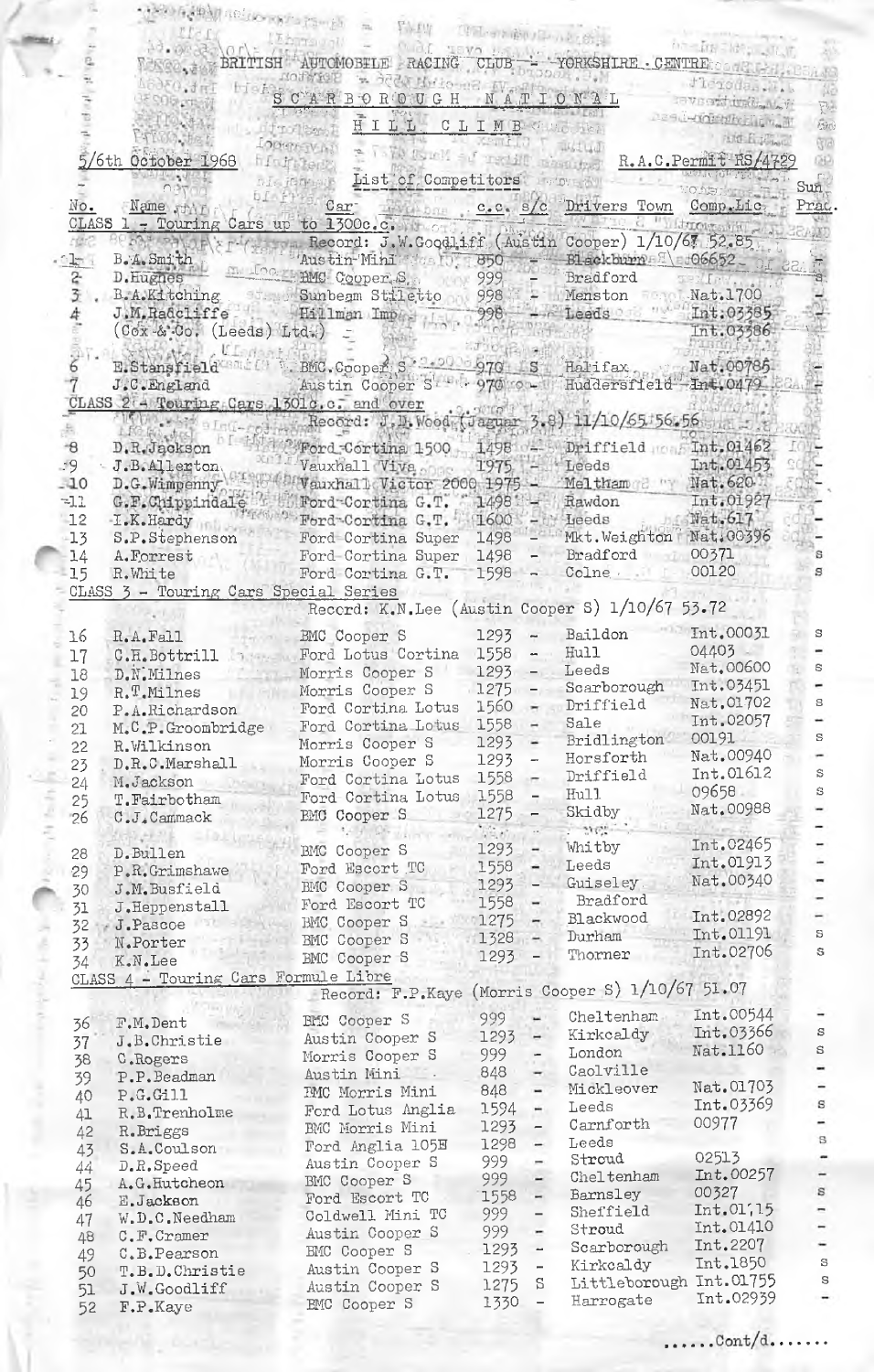|                                                               | (2)                                                     |                   |                                                    |                                                                | Sun            |
|---------------------------------------------------------------|---------------------------------------------------------|-------------------|----------------------------------------------------|----------------------------------------------------------------|----------------|
|                                                               |                                                         |                   | s/c Drivers Town                                   | Comp.Lic                                                       | Prac.          |
|                                                               | Car                                                     | 0.0.              |                                                    |                                                                |                |
| CLASS 5 - "Marque Y" Sports Cars up to 1300c.c.               | Record: D.C.Welpton(Austin Healey Sprite) 1/10/67 54.43 |                   |                                                    |                                                                |                |
|                                                               |                                                         |                   | York                                               | Nat.01417                                                      | s              |
| M.Jordan                                                      | M.G.Midget                                              | 1098<br>1140      | Sicklinghall                                       | Nat.01185                                                      |                |
| 53<br><b>B.C.Lancaster</b>                                    | M.G.Midget<br>Austin Healey Sprite 1098                 | -                 | Leeds                                              | Nat.01544<br>Nat.01362                                         |                |
| 54<br>M.G.Taylor<br>55                                        |                                                         | 1098<br>r.        | York                                               | Nat.02176                                                      |                |
| R.T.Pullin<br>56                                              | M.G.Midget<br>Austin Healey Sprite 1098                 | S                 | Shepley                                            | Nat.00797                                                      |                |
| D.R.Jackson<br>57                                             | Triumph Spitfire                                        | S.<br>1300<br>÷.  | York<br>Huddersfield                               | Nat.01254                                                      |                |
| - M. Bartram<br>58                                            | M.G.Midget                                              | 1265              |                                                    |                                                                | $\mathcal{L}$  |
| G.B.Ellis<br>CLASS 6 "Marque Y" Sports Cars 1301 to 2,200c.c. | Record: S.J.Simpson (TVR 1800S) 1/10/67 56.30.          |                   |                                                    |                                                                |                |
|                                                               |                                                         | ÷.<br>1798        | Burnley                                            | Nat.00908                                                      |                |
| R.Brown<br>60                                                 | M, G, B<br>A.C. Bristol                                 | 1971              | Hawksworth                                         | Nat.02286                                                      |                |
| J.S.Nickell-Lean<br>61                                        | $M$ , G. B                                              | 1798              | Mirfield<br>Uppermill                              | 11511                                                          |                |
| J.E.R.Walker<br>62.                                           | Persche 356B                                            | ÷<br>1600         | Whalley                                            | 03620                                                          |                |
| $G$ . $Hill$<br>63<br>J.E. Ashcroft                           | $M$ . G. B                                              | 1798<br>2138<br>× | Skipton                                            | Nat.02204                                                      |                |
| 64<br>N.R.Hargreaves                                          | Morgan Plus 4                                           | 1998              | Harrogate                                          | Int.03684<br>10823                                             |                |
| 65<br>M.F.Nickell-Lean<br>66                                  | Triumph G.T.6<br>Marcos 1600E                           | 1597              | Dewsbury                                           | Nat.01155                                                      | $\mathfrak{a}$ |
| M.H. Benn<br>67                                               | M.G.B                                                   | 1798              | Horsforth<br>Garforth                              | Nat.00479                                                      |                |
| D.S.Yeadon<br>68                                              | Triumph TR4A                                            | 2138              | Kendal                                             | Nat.00633                                                      |                |
| J.M.Crompton<br>69                                            | Porsche 911L                                            | 1991              | Sheffield                                          | Nat.01062                                                      |                |
| J.L.Parker<br>70                                              | <b>TVR 1800S</b>                                        | 1798              |                                                    |                                                                |                |
| CLASS 7 - "Marque Y" Sports Cars 2, 201c. :. and over         |                                                         |                   |                                                    | Record: H.R.Crowther (Jaguar E Type) 1/10/67 51.23             |                |
|                                                               |                                                         |                   |                                                    | Int.02909                                                      |                |
|                                                               | Jaguar XK 120                                           | 3781              | Leeds<br>- Liverpool                               | Int.03263                                                      |                |
| D.H.M.Walker<br>73                                            | Austin Healey 3000                                      | 2912              | Leeds<br>-                                         |                                                                |                |
| R.Brierley-Jones<br>74                                        | Jaguar E Type                                           | 4235              | York<br>÷                                          | Nat.00637                                                      |                |
| D.P.Stead<br>75<br>W.T.Wood                                   | Jaguar E Type.                                          | 4235<br>4235      | Huddersfield<br>-                                  | Int.01464                                                      | $\rm S$        |
| 76<br>H.R. Crowther<br>77                                     | Jaguar E Type                                           | 3781              | York<br>-                                          | Int: 02935<br>Int:02345                                        | S              |
| J.A.H. Lambert<br>78                                          | Jaguar E Type<br>Jaguar E Type                          | 4235              | Otley<br>-                                         | Int: 00458                                                     |                |
| J.F.Thomson<br>79                                             | Jaguar E Type                                           | 4235              | York<br>-                                          |                                                                |                |
| A.Mountain<br>CLASS 8 - Special G.T. Cars up to 1300c.c.      | Ginetta G.12 P.J.Smith (Speedwell GT) 3/10/45 53.80     |                   |                                                    |                                                                |                |
|                                                               |                                                         |                   |                                                    | Int.01011                                                      | S              |
| P.V.Richardson<br>35                                          | Radbourne Abarth 1300 1298 -                            |                   | Halifax                                            | Nat.01192                                                      |                |
| J.Maurice<br>81                                               | $Cox$ $G. T.M$                                          | 1095              | S<br>Windermere                                    | Int.00687                                                      |                |
| M.C.Allan<br>82<br>P.Varley                                   | Piper G.T. BMC                                          | 1293<br>1098      | Christchurch                                       | 01620                                                          | B.             |
| 83<br>B.Wcodifield<br>84                                      | M.G.Midget BMC                                          | 1293              | Blackburn                                          | Nat.01361                                                      | S              |
| W.E.Booth<br>85                                               | Minijem GT BMC<br>Austin Sprite BMC                     | 1147              |                                                    | Knaresborough Int, 1086                                        |                |
| R.D.Sutherland                                                |                                                         |                   |                                                    |                                                                |                |
| CLASS 9 - Special G.T.Cars 1301c.c. and over                  |                                                         |                   | York                                               | Record: V.A.Wilson (Ferrari 275IM) 3/10/65 48.64<br>Nat, 00257 |                |
|                                                               | Bentley Mk.VI Special 4556 -                            |                   | Huddersfield                                       |                                                                |                |
| V.A.Smith<br>87<br>H.Wilkinson                                | M.G.Midget                                              | 1330<br>4727      | Leeds<br>÷                                         | Nat.00230                                                      |                |
| 88<br>S.Smith<br>89                                           | TVR Tuscan                                              | 1250              | Leeds<br>$\overline{\phantom{a}}$                  | Int.00884<br>Int.02797                                         |                |
| R.B.Stross<br>90                                              | Lotus 7 Climax GT<br>Sunbeam Tiger Le Mans 4727         |                   | Liverpool<br>$\overline{\phantom{a}}$              | Int.00813                                                      | S              |
| P.Wynn-Jones<br>91                                            | Chevron G.T.                                            | 1991              | - Sheffield                                        | Int.00239                                                      | ÷              |
| R.T.Shardlow<br>92                                            | Lotus Elan                                              | 1598              | Leeds<br>-<br>Sheffield                            | 00780                                                          |                |
| $L_*S_*Stross$<br>93                                          | <b>TVR</b> 200                                          | 4727              | $\rightarrow$<br>Leeds<br>$\overline{\phantom{a}}$ | Int. 400                                                       | $\mathtt{s}$   |
| G.M.Dungworth<br>94<br>J.R.Cussins                            | Ford G.T.40                                             | 4727              |                                                    |                                                                |                |
| CLASS 10 - Sports/Racing Cars up to 1300c.c.                  |                                                         |                   |                                                    | Record: $T, R, C$ Lapham (Lotus 7 Climax) 13/10/63 50.98       |                |
|                                                               |                                                         |                   | York                                               | 01516                                                          |                |
| S.St.A.Mconey                                                 | Lotus 7 Ford                                            | 997<br>997        | Harrogate                                          | 02127<br>Nat.00237                                             |                |
| 96<br>D.Farnell<br>97                                         | Mallock U.2<br>Spartak Sports Ford 1000                 |                   | York<br>$\tilde{\phantom{a}}$                      | Nat.00153                                                      |                |
| M.Reinhard<br>98                                              | DRW Imp Sports                                          | 998               | Stanmore                                           |                                                                |                |
| P.Voigt<br>99                                                 | Cars 1301 to 1600c.c.                                   |                   |                                                    | Record: A.Lanfranchi (Elva Mk.7 Climax) 13/10/63 48.74         |                |
| CLASS 11 - Sports/Racing                                      |                                                         |                   |                                                    | Int.01536                                                      |                |
|                                                               | Lotus 7 Ford.                                           | 1498              | Derby                                              | Nat.01385<br>Grindleford                                       |                |
| S.C.Butterworth<br>100                                        | Mallock U.2 Ford                                        | 1498              |                                                    | Thornton-Dale Nat.00913                                        |                |
| P.S.Walter<br>101                                             | Ward-Ford II                                            | 1498              | $\overline{\phantom{m}}$<br>Croxdale               | 00947                                                          | E              |
| J.Ward<br>102<br>R.J.Prest                                    | Lotus 7 Ford                                            | 1498              |                                                    |                                                                |                |
| 103                                                           |                                                         | 1600              |                                                    | Moreton-in-Marsh                                               |                |
| $G_{*}V_{*}Tycck$<br>105                                      | Ginetta G.16.<br>Lotus 23B Ford                         | 1598              |                                                    | Huddersfield Nat.02241                                         |                |
| W.J.Netherwood<br>106                                         |                                                         |                   |                                                    | $\ldots$ Cont/d                                                |                |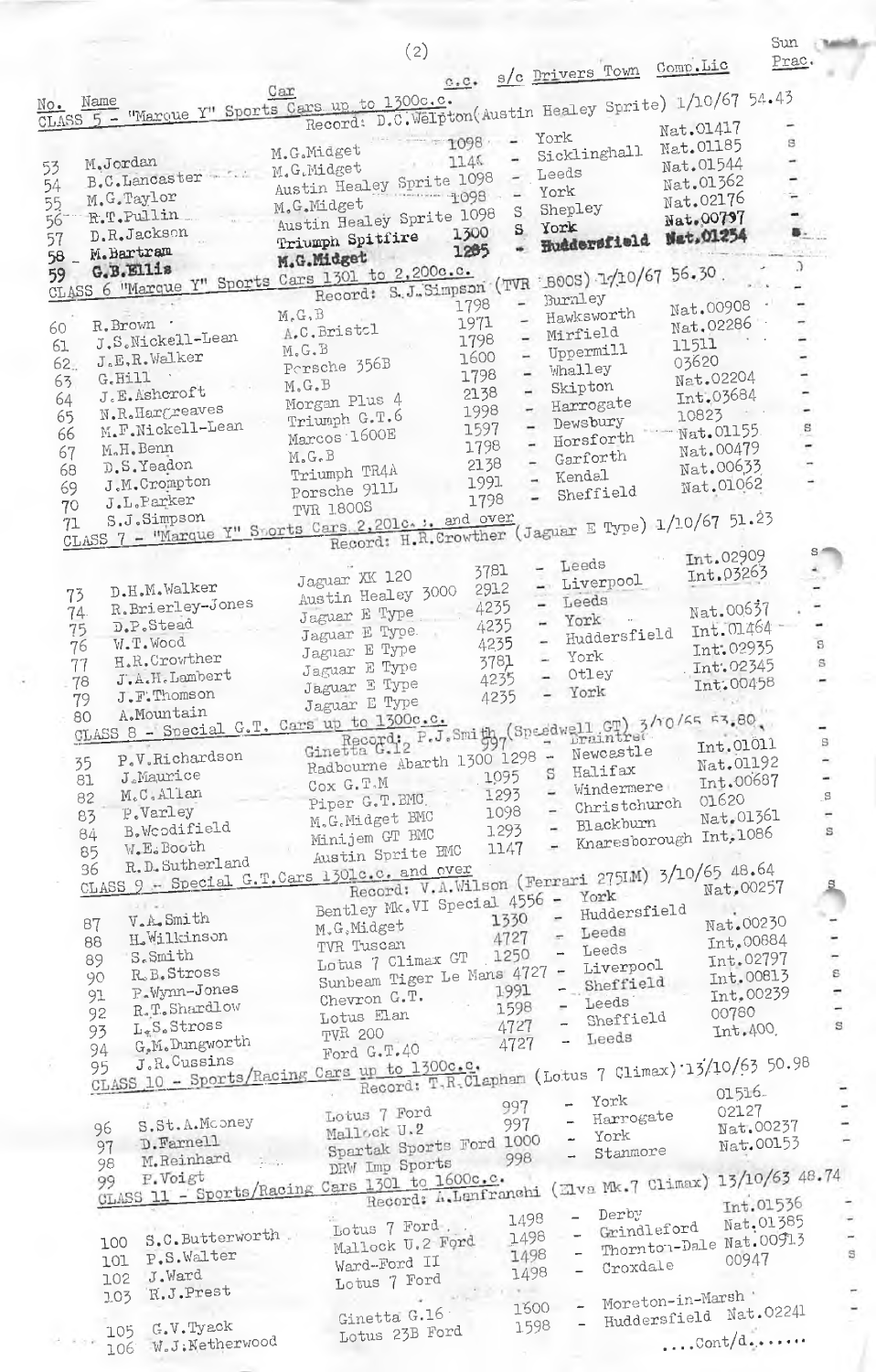|                                                                                            |                                              |                                             |                                                 | Racing helerico cor U.Adustant (Transmit 115) 1/0/07.08.08                                                                                                                                                                                                                                                                                                                                                                                                                            |                                              |
|--------------------------------------------------------------------------------------------|----------------------------------------------|---------------------------------------------|-------------------------------------------------|---------------------------------------------------------------------------------------------------------------------------------------------------------------------------------------------------------------------------------------------------------------------------------------------------------------------------------------------------------------------------------------------------------------------------------------------------------------------------------------|----------------------------------------------|
| 4045058.24<br>10.00 RB2                                                                    |                                              |                                             |                                                 |                                                                                                                                                                                                                                                                                                                                                                                                                                                                                       |                                              |
| 45352447.84                                                                                |                                              |                                             |                                                 |                                                                                                                                                                                                                                                                                                                                                                                                                                                                                       |                                              |
|                                                                                            |                                              |                                             |                                                 |                                                                                                                                                                                                                                                                                                                                                                                                                                                                                       |                                              |
|                                                                                            |                                              |                                             |                                                 |                                                                                                                                                                                                                                                                                                                                                                                                                                                                                       | 88<br>$\tilde{\Delta}$                       |
|                                                                                            |                                              |                                             |                                                 | E.P.Screen Bol F. The                                                                                                                                                                                                                                                                                                                                                                                                                                                                 | 군요                                           |
|                                                                                            |                                              |                                             |                                                 | D.R.Spening Cooper Reserved R.C                                                                                                                                                                                                                                                                                                                                                                                                                                                       | $\frac{1}{\sqrt{2}}\sum_{i=1}^{n} \lambda_i$ |
|                                                                                            |                                              |                                             |                                                 |                                                                                                                                                                                                                                                                                                                                                                                                                                                                                       | Sun                                          |
| $\text{Mo} \cdot \text{O} \oplus \text{Name}$ - $\text{O} \cdot \text{O}$                  |                                              |                                             |                                                 | $\begin{array}{ccccccccc} \frac{15 \text{h} \epsilon^4 \text{h} \beta^3 \frac{1}{2} \text{m} \beta^4}{32 \text{h} \beta^2 \text{h} \beta^4 \text{m}} & \frac{1}{2} \text{m} & \frac{1}{2} \text{m} & \frac{1}{2} \text{m} & \frac{1}{2} \text{m} & \frac{1}{2} \text{m} & \frac{1}{2} \text{m} & \frac{1}{2} \text{m} & \frac{1}{2} \text{m} & \frac{1}{2} \text{m} & \frac{1}{2} \text{m} & \frac{1}{2} \text{m} & \frac$<br>c.d. s/c Privers Town Comp. Lic                         | Prac.                                        |
|                                                                                            |                                              |                                             |                                                 | CLASS 12 - Sports/Racing Cars Front Engine, Rear Maeel Drive 1601c as and over                                                                                                                                                                                                                                                                                                                                                                                                        |                                              |
|                                                                                            |                                              |                                             |                                                 | $\frac{1}{2}$ $\frac{1}{10}$ $\frac{1}{10}$ $\frac{1}{10}$ $\frac{1}{10}$ $\frac{1}{10}$ $\frac{1}{10}$ $\frac{1}{10}$ $\frac{1}{10}$ $\frac{1}{10}$ $\frac{1}{10}$ $\frac{1}{10}$ $\frac{1}{10}$ $\frac{1}{10}$ $\frac{1}{10}$ $\frac{1}{10}$ $\frac{1}{10}$ $\frac{1}{10}$ $\frac{1}{10}$ $\frac{1}{10}$ $\$                                                                                                                                                                        |                                              |
|                                                                                            |                                              |                                             |                                                 | 107 J.R. Walton . Walton Bristol 201971 - Sheffield 2004 Int.02527<br>108 G.Tatham 00. Lister Corvette 3343 - Malton Int.02651<br>109 M.Sterbuck Chrysler Special 5016 - Sheffield 3 Int.02542                                                                                                                                                                                                                                                                                        |                                              |
|                                                                                            |                                              |                                             |                                                 |                                                                                                                                                                                                                                                                                                                                                                                                                                                                                       |                                              |
|                                                                                            |                                              |                                             |                                                 |                                                                                                                                                                                                                                                                                                                                                                                                                                                                                       |                                              |
|                                                                                            |                                              |                                             |                                                 | CLASS 13 - Sports/Racing Cars Rear Engine or 4 W.D. 1601c.c. and over                                                                                                                                                                                                                                                                                                                                                                                                                 |                                              |
|                                                                                            |                                              |                                             |                                                 | Eunoa <sub>ph</sub> 24 - Bioosa, e eRecord: D.A.Harrison (Crossle, 105 Buick) 1/10/67 46.76 ett.                                                                                                                                                                                                                                                                                                                                                                                      |                                              |
|                                                                                            |                                              |                                             |                                                 | Ar 110 P.A. Harrisons\or\} Crossie 10S Buick 6:352400 D TIkley 6:000 02126 f                                                                                                                                                                                                                                                                                                                                                                                                          |                                              |
|                                                                                            |                                              |                                             |                                                 | Of 141 J.M. McCartaeva (u ) Felday 4, BMM ) normal 1880 i - Bolton-Induit Int.00172                                                                                                                                                                                                                                                                                                                                                                                                   | S                                            |
|                                                                                            |                                              |                                             |                                                 | ar 112ar P. Scragg 86.78\or\r Lola 70(Tord, o) ) writ 70010- Macclesfield Int.01059                                                                                                                                                                                                                                                                                                                                                                                                   |                                              |
|                                                                                            |                                              |                                             |                                                 | co CLASS 14 - Racing Cars ap to 11500.c. at 1948. It will as movement for                                                                                                                                                                                                                                                                                                                                                                                                             |                                              |
|                                                                                            |                                              |                                             |                                                 |                                                                                                                                                                                                                                                                                                                                                                                                                                                                                       |                                              |
|                                                                                            |                                              |                                             |                                                 |                                                                                                                                                                                                                                                                                                                                                                                                                                                                                       | S                                            |
|                                                                                            |                                              |                                             |                                                 |                                                                                                                                                                                                                                                                                                                                                                                                                                                                                       |                                              |
|                                                                                            |                                              |                                             |                                                 |                                                                                                                                                                                                                                                                                                                                                                                                                                                                                       |                                              |
|                                                                                            |                                              |                                             |                                                 |                                                                                                                                                                                                                                                                                                                                                                                                                                                                                       |                                              |
|                                                                                            |                                              |                                             |                                                 | 10 chass 15 - Racing Cara 119 1500c.c.<br>An IC - 106Fe Funding Cara 149 1500c.c.<br>An IC - 10/67 45.46                                                                                                                                                                                                                                                                                                                                                                              |                                              |
|                                                                                            |                                              |                                             |                                                 |                                                                                                                                                                                                                                                                                                                                                                                                                                                                                       |                                              |
|                                                                                            |                                              |                                             |                                                 |                                                                                                                                                                                                                                                                                                                                                                                                                                                                                       |                                              |
|                                                                                            |                                              |                                             |                                                 | 11706 Faltauricate Pater Pooper 76 Ford 1498-1 Newcastle A <sup>RM</sup> Int <sup>1</sup> 01011<br>18 B.R.Bailey<br><u>CLASS.16 - Racing Cars</u> 1601c.c. and over                                                                                                                                                                                                                                                                                                                   |                                              |
|                                                                                            |                                              |                                             |                                                 | Record: P.G.Lawson (BRM T.76 4 W.D.) 1/10/67 43.49                                                                                                                                                                                                                                                                                                                                                                                                                                    |                                              |
| 119 $G$ . Smith $\mathbb{R}^4$                                                             |                                              |                                             |                                                 | Frazer-Nash Alvis 3500 - Bakewell 1 - Int.00703                                                                                                                                                                                                                                                                                                                                                                                                                                       |                                              |
|                                                                                            | 120. D. Hepworth                             |                                             |                                                 | Brabham Traco 4500 - Brighouse Int.01348                                                                                                                                                                                                                                                                                                                                                                                                                                              |                                              |
| 123.11                                                                                     | J. JOHNSTONE                                 |                                             |                                                 | BRACHAMA TRACO 4500 wetherly to fait 00133                                                                                                                                                                                                                                                                                                                                                                                                                                            |                                              |
|                                                                                            |                                              |                                             |                                                 | <b>DESCRIPTION</b>                                                                                                                                                                                                                                                                                                                                                                                                                                                                    |                                              |
|                                                                                            |                                              |                                             |                                                 |                                                                                                                                                                                                                                                                                                                                                                                                                                                                                       |                                              |
|                                                                                            |                                              |                                             |                                                 |                                                                                                                                                                                                                                                                                                                                                                                                                                                                                       |                                              |
|                                                                                            |                                              |                                             |                                                 |                                                                                                                                                                                                                                                                                                                                                                                                                                                                                       |                                              |
| Ag. Vi                                                                                     |                                              | $\mathcal{P}^{\mathcal{P}}_{\mathcal{A}}$ . |                                                 |                                                                                                                                                                                                                                                                                                                                                                                                                                                                                       |                                              |
|                                                                                            |                                              |                                             |                                                 | marketing and                                                                                                                                                                                                                                                                                                                                                                                                                                                                         |                                              |
|                                                                                            |                                              |                                             |                                                 | went is a and and the starting                                                                                                                                                                                                                                                                                                                                                                                                                                                        |                                              |
| $\mathcal{L} = \mathcal{L}$                                                                | <b>Barbara</b>                               | $-0.025$                                    | company of the company                          | $\mathbb{R}^n$ is a set of $\mathbb{R}^n$                                                                                                                                                                                                                                                                                                                                                                                                                                             |                                              |
|                                                                                            |                                              |                                             |                                                 | and the sound of the same states of the same                                                                                                                                                                                                                                                                                                                                                                                                                                          |                                              |
| NELREADORE H                                                                               | 99, 29, 78 21 3                              |                                             |                                                 | what a first interview and continued to                                                                                                                                                                                                                                                                                                                                                                                                                                               |                                              |
|                                                                                            | 生活的 网络 计图 经 的复数                              |                                             |                                                 | cherry) and the 119.5 . The fact of a                                                                                                                                                                                                                                                                                                                                                                                                                                                 |                                              |
| <u>n</u> e Manisti¤                                                                        | 모나 18, 28, 남북                                |                                             |                                                 | En essentification payable come or acts agreement                                                                                                                                                                                                                                                                                                                                                                                                                                     |                                              |
| THE CHAP                                                                                   | $-1.17 - 177 - 1.1$                          |                                             |                                                 | the past of the contract of the contract of the contract of                                                                                                                                                                                                                                                                                                                                                                                                                           |                                              |
| 5,831.9ApF                                                                                 | $= 1.444$ , $1.444$ , $1.444$                |                                             |                                                 | Allow subscripting the second of the state of the state of the                                                                                                                                                                                                                                                                                                                                                                                                                        |                                              |
| $1.10 - 105$                                                                               | eft in Sultan with Riv                       |                                             |                                                 | the contract of the page of the contract of the contract of the contract of the contract of the contract of the                                                                                                                                                                                                                                                                                                                                                                       |                                              |
| Evidents!                                                                                  | 39.精准(U.S<br>shift with the                  |                                             |                                                 | The preferring and a sense in the                                                                                                                                                                                                                                                                                                                                                                                                                                                     | 成正                                           |
| 28.88 海热<br>52900 - 11                                                                     |                                              |                                             |                                                 | I HAT PROPER NORTHWEST I WAS A DISTURBANCE<br>ee, weer the breaking the computer of the product of an analysis troop.                                                                                                                                                                                                                                                                                                                                                                 | 84                                           |
| MARI (53.61                                                                                |                                              |                                             |                                                 | an, as though the set of for jeron when you this - point and                                                                                                                                                                                                                                                                                                                                                                                                                          | Λã                                           |
| $\mathbb{E}[\mathbb{E}_x \mathbb{E}_y^{\text{B}}] = \mathbb{E}[\mathbb{E}_x \mathbb{E}_y]$ | 87, 89, 199 p.f. R.                          |                                             |                                                 | TAGE (FARIA) as saddlinger the 1990 as facil                                                                                                                                                                                                                                                                                                                                                                                                                                          | PE                                           |
| the plan start                                                                             | ac. Acar Card                                |                                             |                                                 | $\label{eq:10} \frac{1}{2} \cos \theta = \frac{1}{2} \frac{1}{2} \left[ \frac{1}{2} \cos \theta - \frac{1}{2} \cos \theta - \frac{1}{2} \cos \theta - \frac{1}{2} \cos \theta - \frac{1}{2} \cos \theta - \frac{1}{2} \cos \theta - \frac{1}{2} \cos \theta - \frac{1}{2} \cos \theta - \frac{1}{2} \cos \theta - \frac{1}{2} \cos \theta - \frac{1}{2} \cos \theta - \frac{1}{2} \cos \theta - \frac{1}{2} \cos \theta - \frac{1}{2} \cos \theta - \frac{1}{2} \cos \theta - \frac{$ | 승분'                                          |
| <b>PO PP. UEBBL</b>                                                                        | $= 120, 64, 10, 18$                          |                                             | the contract of the contract of the contract of | this contribution for A in a contribution of the other<br><b>SALES AND ARRANGEMENT</b>                                                                                                                                                                                                                                                                                                                                                                                                | 98                                           |
| - 12A)                                                                                     | <b>South Courses</b>                         |                                             |                                                 | The committee                                                                                                                                                                                                                                                                                                                                                                                                                                                                         |                                              |
| <b>Supple</b>                                                                              |                                              |                                             |                                                 |                                                                                                                                                                                                                                                                                                                                                                                                                                                                                       |                                              |
| الترين                                                                                     | <b>ALL ST</b>                                |                                             |                                                 |                                                                                                                                                                                                                                                                                                                                                                                                                                                                                       |                                              |
| e., m                                                                                      | <b>RSU</b>                                   |                                             |                                                 |                                                                                                                                                                                                                                                                                                                                                                                                                                                                                       |                                              |
|                                                                                            |                                              |                                             |                                                 |                                                                                                                                                                                                                                                                                                                                                                                                                                                                                       |                                              |
|                                                                                            |                                              |                                             |                                                 |                                                                                                                                                                                                                                                                                                                                                                                                                                                                                       |                                              |
|                                                                                            |                                              |                                             |                                                 | Fallen - a staff of a                                                                                                                                                                                                                                                                                                                                                                                                                                                                 |                                              |
|                                                                                            |                                              |                                             |                                                 |                                                                                                                                                                                                                                                                                                                                                                                                                                                                                       |                                              |
|                                                                                            |                                              |                                             |                                                 |                                                                                                                                                                                                                                                                                                                                                                                                                                                                                       |                                              |
|                                                                                            |                                              |                                             |                                                 |                                                                                                                                                                                                                                                                                                                                                                                                                                                                                       |                                              |
|                                                                                            |                                              |                                             |                                                 |                                                                                                                                                                                                                                                                                                                                                                                                                                                                                       |                                              |
|                                                                                            |                                              |                                             |                                                 | <b>The Common</b>                                                                                                                                                                                                                                                                                                                                                                                                                                                                     | $-30.04$                                     |
|                                                                                            | 이 오늘 일이 있다.<br>Marketing Company of the U.S. | maa k<br>Λ                                  | <b>CONTRACTOR</b> STATES                        | a concern and a property<br><b>Service Control</b>                                                                                                                                                                                                                                                                                                                                                                                                                                    |                                              |